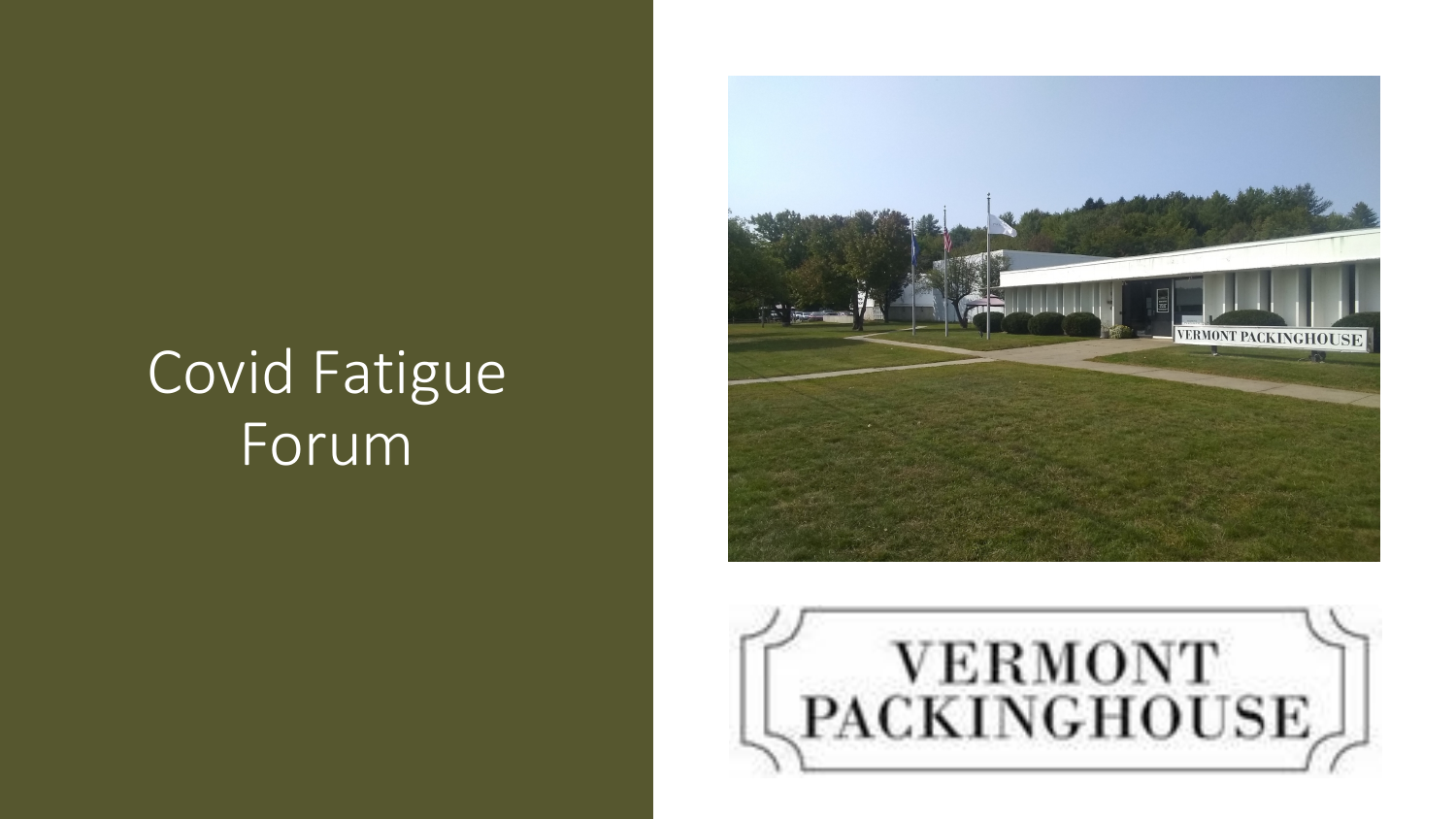## **Working with other area businesses/vendors/customers and community support networks.**

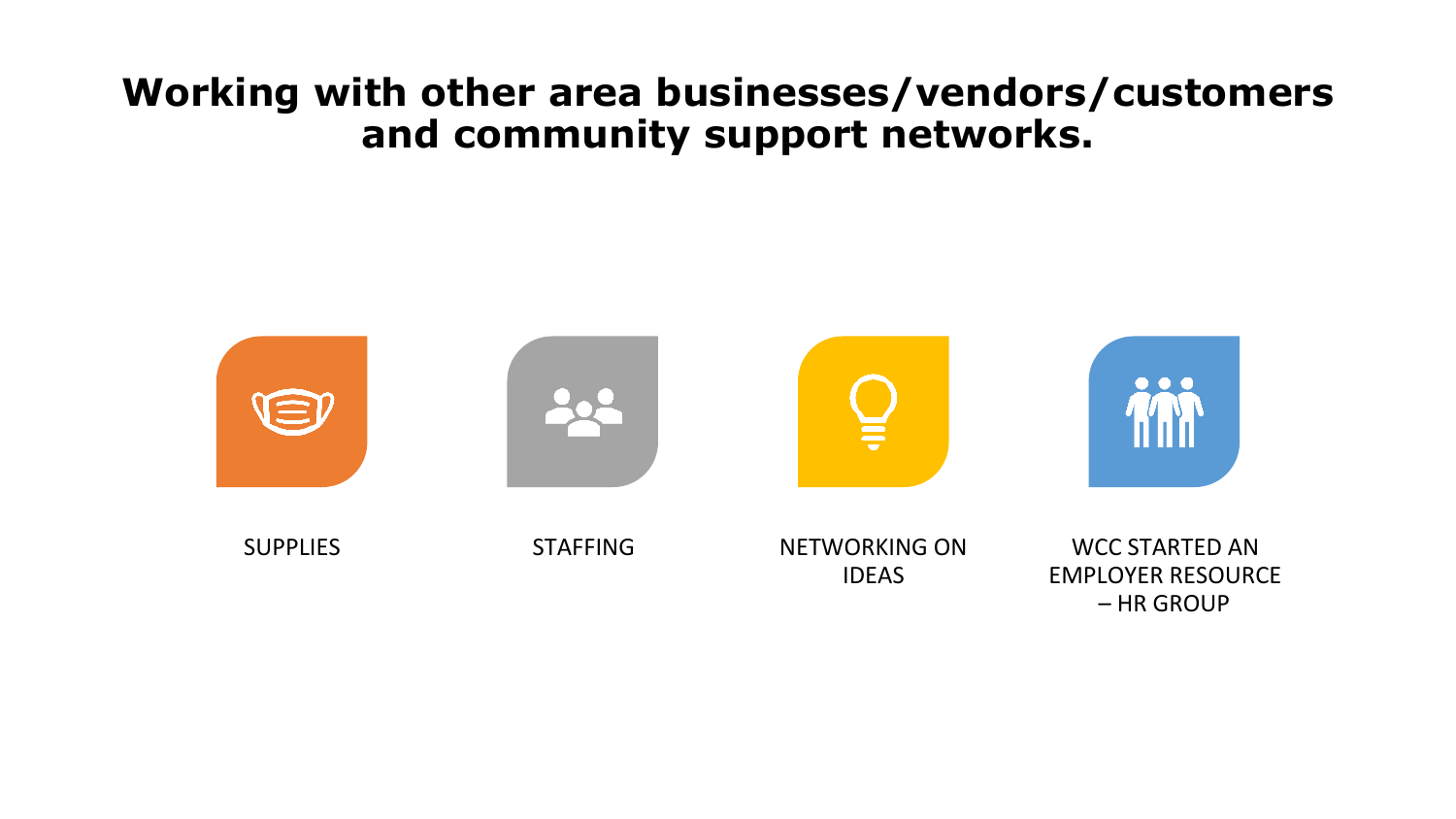## **Practiced mock "positive" exercises with our management team**

Set up a scenario of a positive case at work and what that would look like.

How would we continue operations?

Who was cross trained from another area to fill a void?

We had our first positive on 3/22 with a staff member. Our manager was confident on what to tell staff. We went through our protocols.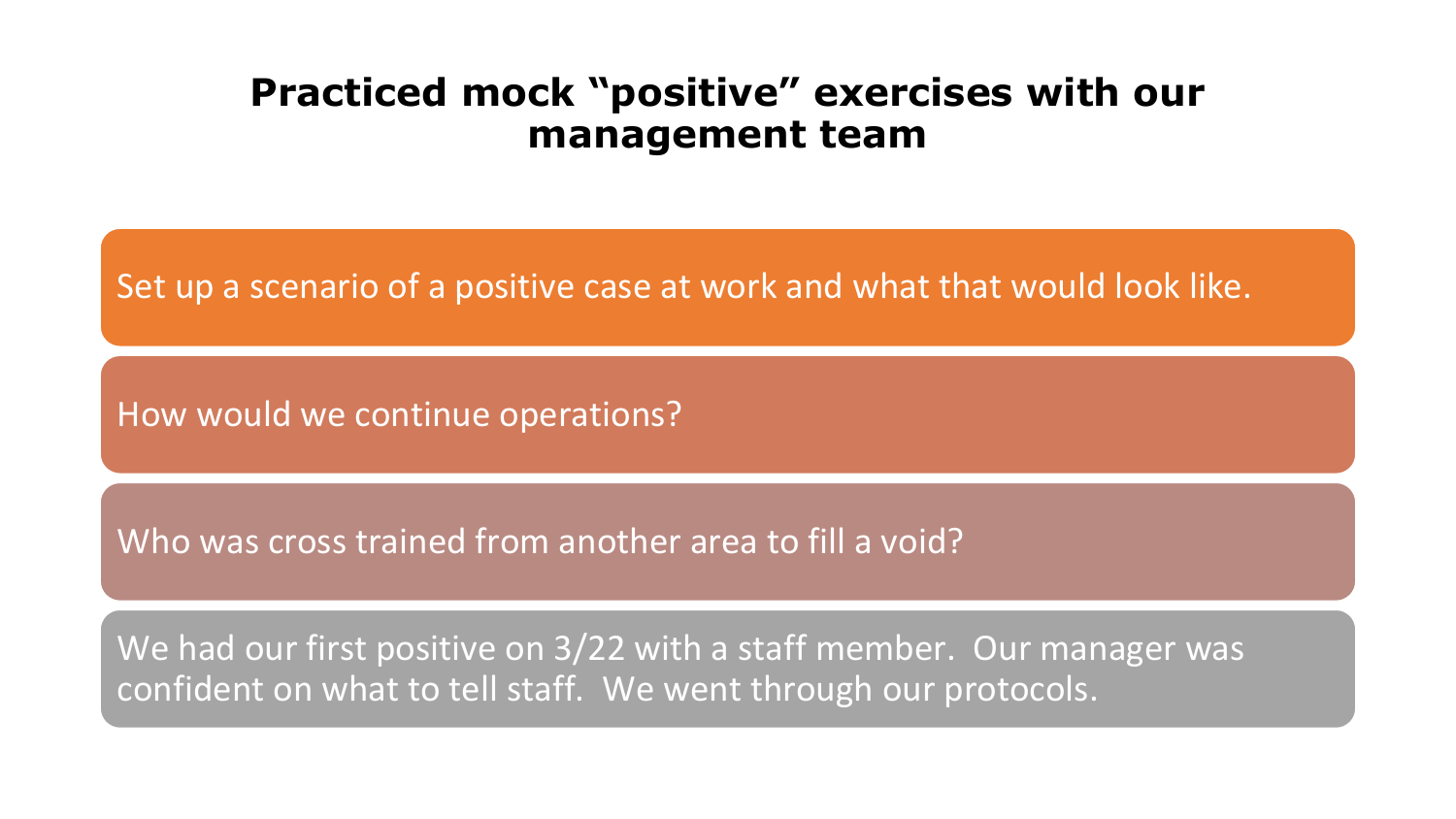## **Listening to employees concerns about COVID and educating on our protocols and the State/CDC guidelines we are following.**

Listening to their concerns.

If an employee feels unsafe coming to work outside of the guidelines, we have allowed them to stay home using company leave policy and no repercussion for the absence.

Mask fatigue